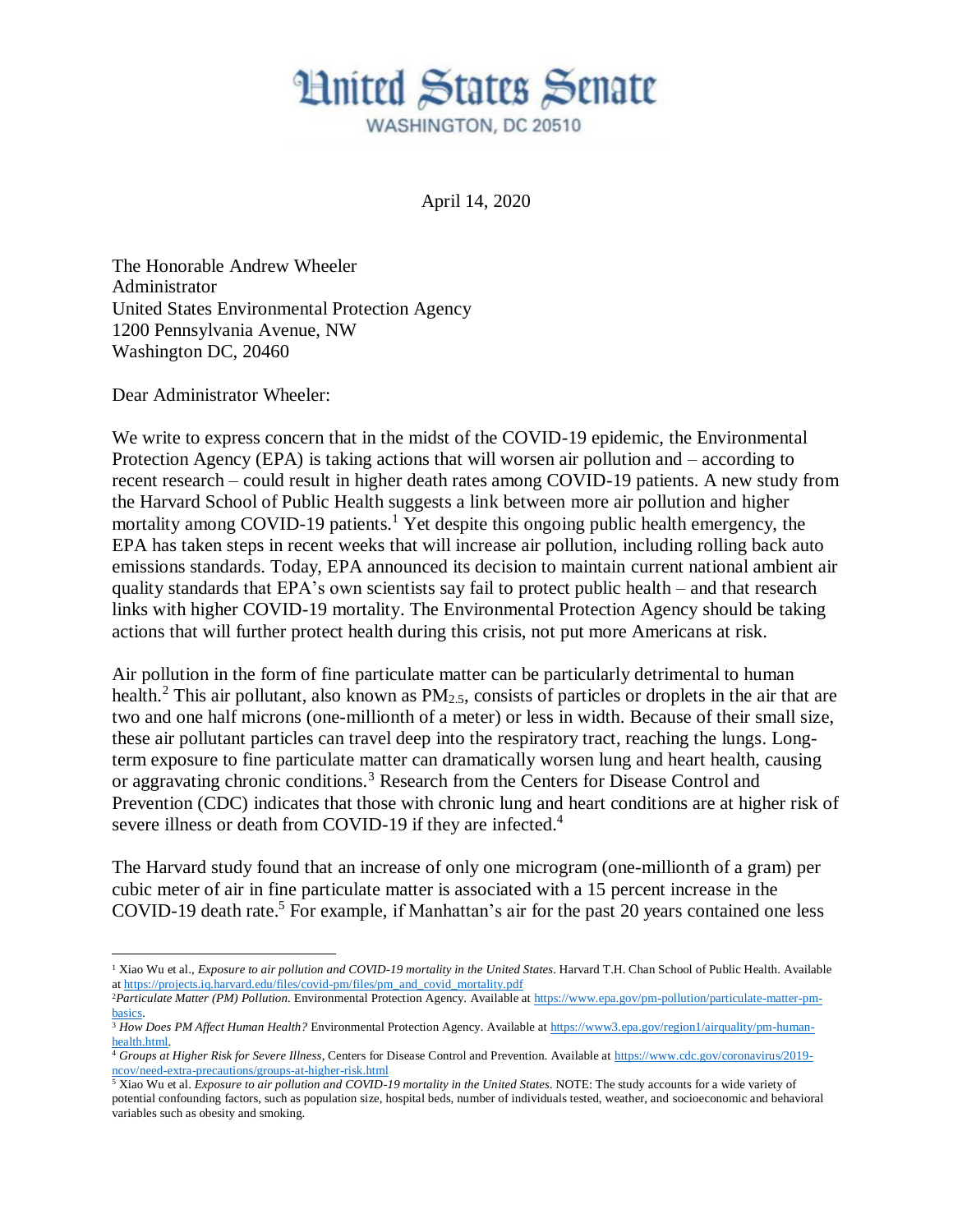microgram of fine particular matter per cubic meter of air, the study predicts there would have been 248 fewer COVID-19 deaths in the borough through April 4.<sup>6</sup>

As the authors of the Harvard study note, their results "underscore the importance of continuing to enforce existing air pollution regulation during the COVID-19 crisis."<sup>7</sup> Failure to do so could "potentially increase the COVID-19 death toll and hospitalizations, further burdening our healthcare system and drawing resources away from COVID-19 patients."<sup>8</sup> Yet in the past two weeks, in the midst of what the Department of Health and Human Services acknowledges is a public health crisis, EPA took steps to loosen auto emissions standards and increase air toxic emissions from some of our nation's coal-fired power plants steps – steps that will increase air pollution and increase deaths from respiratory illnesses such as COVID-19.

Additionally, earlier today EPA announced its draft decision to leave the National Ambient Air Quality Standards for fine particulate matter unchanged.<sup>9</sup> Even prior to the COVID-19 pandemic, research showed that this standard for this air pollution does not protect public health. EPA's own scientists found that the current level is inadequate in January.<sup>10</sup> Now the Harvard public health study on fine particulate matter suggests that reducing this air pollutant could save lives by reducing COVID-19 mortality – yet EPA's draft decision indicates that it will take no action to lower this standard.

Given the new information regarding this dangerous link between air pollution and worse COVID-19 patient outcomes and the imperative it suggests to enforce existing air pollution safeguards, we request that you respond to the following no later than April 21, 2020:

- 1. Does the EPA plan to enforce all other existing air pollution regulations during the COVID-19 crisis?
- 1. Please provide a list of air pollution regulations that EPA expects to propose or finalize during 2020.
- 2. What immediate actions are being taken by the EPA to improve air quality in specific locales and/or nationwide to improve COVID-19 patient outcomes?
- 3. What, if any, research has the EPA undertaken on the link between poor air quality and worse outcomes for COVID-19 patients? Is any further research by the EPA on this link being considered?
- 4. Are you aware of any research or action being undertaken by other federal or state agencies on this link? If so, have you been in contact with these agencies regarding this? How will EPA incorporate the results of this research into pending rulemakings, including any reviews of the National Ambient Air Quality Standards?

 $\overline{a}$ 6 Id.

 $7$  Id.

<sup>8</sup> Id.

<sup>9</sup> *EPA Proposes to Retain NAAQS for Particulate Matter*. United States Environmental Protection Agency. April 14, 2020. Available at <https://www.epa.gov/newsreleases/epa-proposes-retain-naaqs-particulate-matter>

<sup>10</sup> *Policy Assessment for the Review of the National Ambient Air Quality Standards for Particulate Matter*. United States Environmental Protection Agency. January 2020. Available a[t https://www.epa.gov/sites/production/files/2020-](https://www.epa.gov/sites/production/files/2020-01/documents/final_policy_assessment_for_the_review_of_the_pm_naaqs_01-2020.pdf) [01/documents/final\\_policy\\_assessment\\_for\\_the\\_review\\_of\\_the\\_pm\\_naaqs\\_01-2020.pdf](https://www.epa.gov/sites/production/files/2020-01/documents/final_policy_assessment_for_the_review_of_the_pm_naaqs_01-2020.pdf)